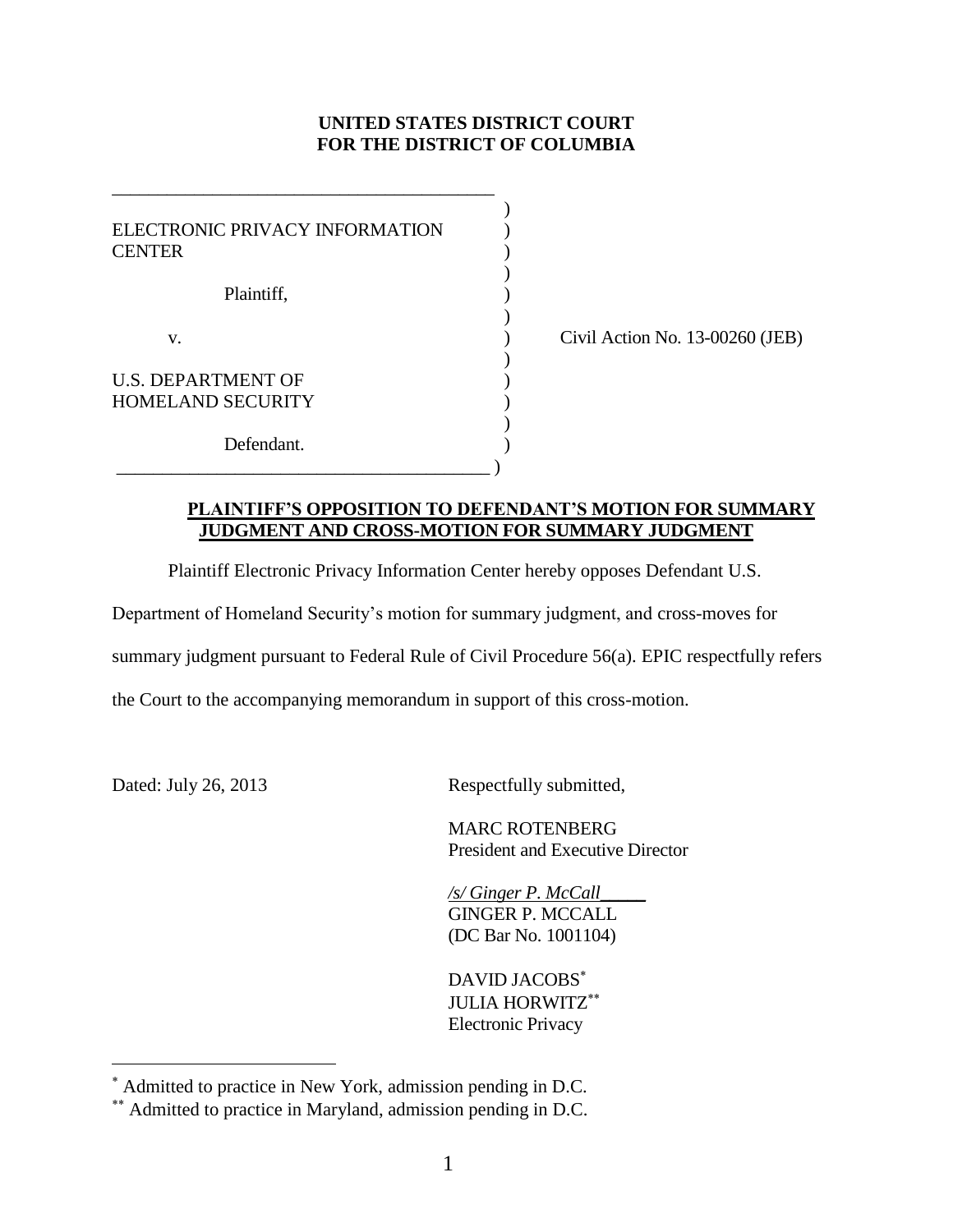Information Center 1718 Connecticut Avenue, N.W. Suite 200 Washington, D.C. 20009 Telephone: (202) 483-1140 Fax:  $(202)$  483-1248 mccall@epic.org

Attorneys for Plaintiff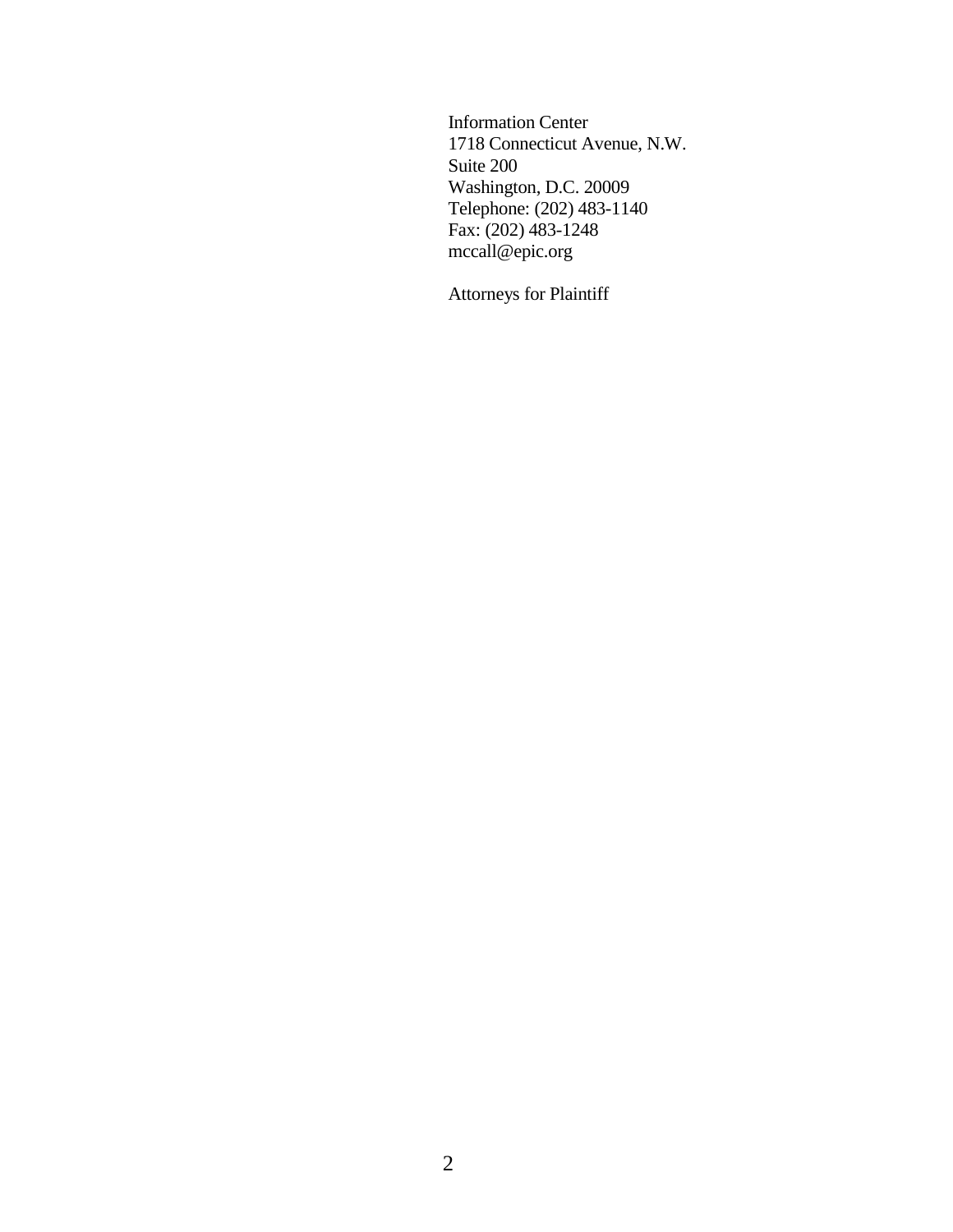### **UNITED STATES DISTRICT COURT FOR THE DISTRICT OF COLUMBIA**

)

| ELECTRONIC PRIVACY INFORMATION<br><b>CENTER</b>       |  |
|-------------------------------------------------------|--|
| Plaintiff,                                            |  |
| v.                                                    |  |
| <b>U.S. DEPARTMENT OF</b><br><b>HOMELAND SECURITY</b> |  |
| Defendant.                                            |  |

\_\_\_\_\_\_\_\_\_\_\_\_\_\_\_\_\_\_\_\_\_\_\_\_\_\_\_\_\_\_\_\_\_\_\_\_\_\_\_\_\_\_

 $\text{Civil Action No. } 13\text{-}00260 \text{ (JEB)}$ 

### **MEMORANDUM IN SUPPORT OF PLAINTIFF'S OPPOSITION TO DEFENDANT'S MOTION FOR SUMMARY JUDGMENT AND CROSS-MOTION FOR SUMMARY JUDGMENT**

#### **INTRODUCTION**

This case involves a Freedom of Information Act ("FOIA") request filed by the Electronic Privacy Information Center ("EPIC") for a document known as "Standard Operating Procedure 303" ("SOP 303"). SOP 303 describes a process for the government's deactivation of wireless communications networks in a specific area or an entire metropolitan region. Because the ability to shut down an entire communications network threatens both freedom of speech and public safety, EPIC sought release of SOP 303 to facilitate public awareness and discussion.

The Department of Homeland Security ("DHS") claims that it cannot release SOP 303 because doing so would reveal techniques or procedures for law enforcement investigations or prosecutions. But DHS has demonstrated no connection between the text of SOP 303 and any conceivable investigation or prosecution. DHS also claims that releasing SOP 303 could endanger the lives or physical safety of individuals. However, the speculative risk to unidentified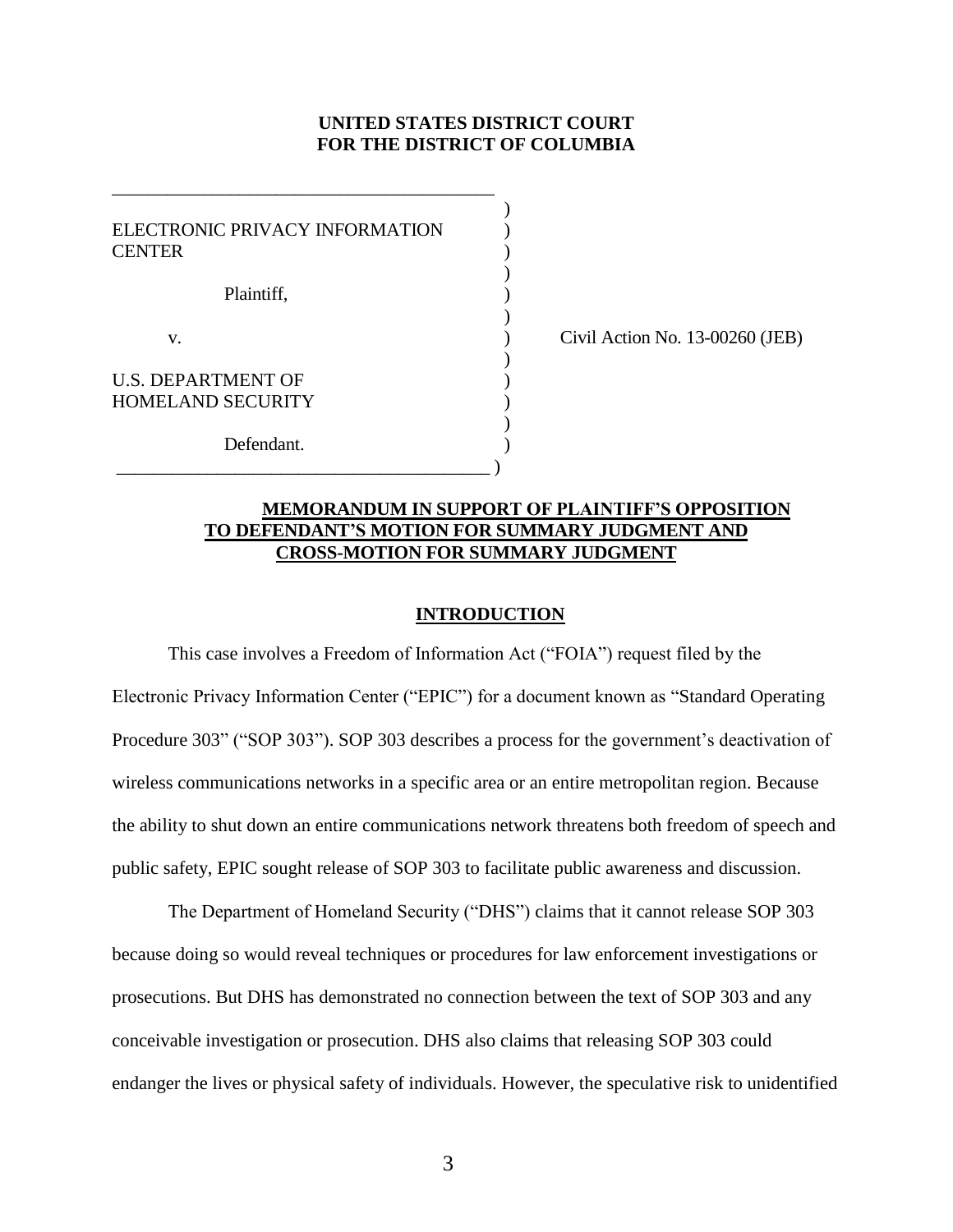persons near a nonexistent bomb at an indeterminate date is far too attenuated to justify withholding SOP 303. Thus, the Court should deny DHS's motion and grant EPIC's crossmotion. At a minimum, the Court should ensure that the agency disclose any segregable information that is subject to disclosure under the Act.

### **FACTUAL AND PROCEDURAL BACKGROUND**

On July 10, 2012, EPIC submitted a FOIA request to DHS for information regarding

Standard Operating Procedure 303 ("SOP 303"). *See* EPIC FOIA Request, Dkt. 10-1. SOP 303 codifies a "shutdown and restoration process for use by commercial and private wireless networks during national crisis." *Id.* at 2. EPIC noted that the government's deactivation of entire communication networks raised serious First Amendment and public safety concerns, and said that it was "impossible to have an informed debate on the need for additional shutdown procedures without public information on the provisions of SOP 303." *Id.* at 3. To that end, EPIC requested three specific records from DHS:

1. The full text of Standard Operating Procedure 303; 2. The full text of the pre-determined "series of questions" that determines if a shutdown is necessary; 3. Any executing protocols or guidelines related to the implementation of Standard Operating Procedure 303, distributed to DHS, other federal agencies, or private companies, including protocols related to oversight of shutdown determinations.

*Id.* at 4.

DHS acknowledged the request on July 24, 2012, conditionally granting a fee waiver and

assigning the request Reference Number DHS/OS/PRIV 12-0598. DHS Request

Acknowledgement, Dkt. 10-4, at 13-14. DHS then granted itself a 10-day extension due to the

"unusual circumstance" that EPIC's FOIA Request is "of substantial interest" to two or more

components of DHS or another agency. *Id.* at 13.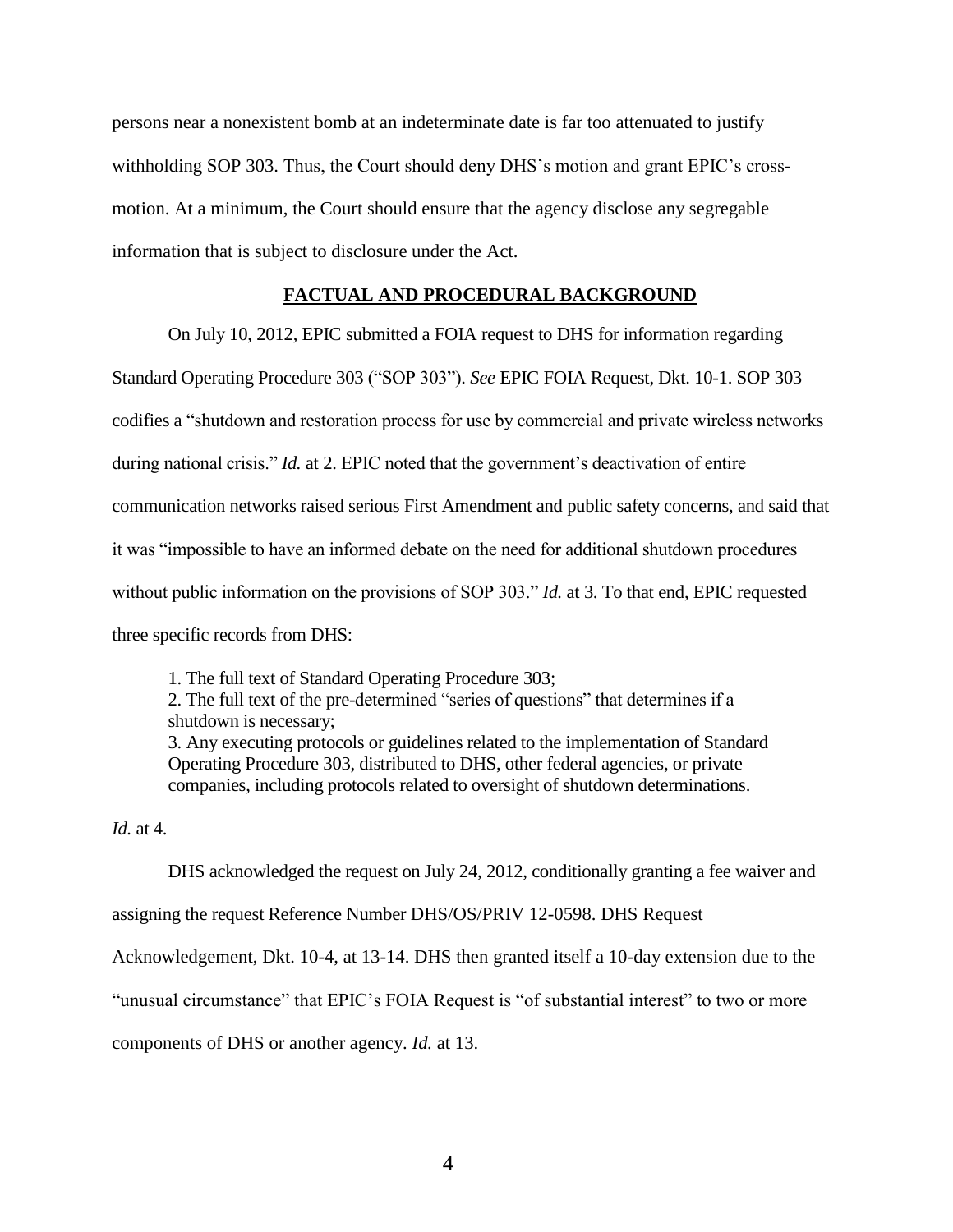On August 21, 2012, DHS provided its final response, claiming that the agency was "unable to locate or identify any responsive records." DHS Determination, Dkt. 10-3, at 2. EPIC appealed the adequacy of DHS's search on September 13, 2012, setting forth in detail the evidence for the existence of SOP 303 and for its location within one or more DHS subcomponents. EPIC FOIA Appeal, Dkt. 10-4, at 2. DHS acknowledged EPIC's appeal on October 25, 2012, but failed to make a determination with respect to EPIC's appeal within twenty days, as required by the FOIA. DHS Appeal Acknowledgement (attached as Ex. 1).

On February 27, 2013, EPIC filed EPIC filed this lawsuit under the FOIA, 5 U.S.C. § 552. *See* Compl., Dkt. 1. After filing the complaint, EPIC received a letter from the United States Coast Guard Office of the Chief Administrative Law Judge. Administrative Decision Letter, Dkt. 10-5. The letter indicated that "the record fails to demonstrate that the Privacy Office conducted an adequate search for responsive records" and stated that the filed would be remanded for further review. *Id.* at 2.

On June 28, 2013, DHS filed its motion for summary judgment and provided a copy of SOP 303 to EPIC. With the exception of a few subject headings, the document was entirely redacted. The agency cited FOIA exemptions 6, 7(C), 7(E), and 7(F). 1 *See* SOP 303 (attached as Ex. 2). EPIC now opposes the government's motion for summary judgment and cross-moves for summary judgment.

#### **STANDARD OF REVIEW**

The U.S. Supreme Court "repeatedly has stressed the fundamental principle of public access to Government documents that animates the FOIA." *John Doe Agency v. John Doe Corp.*, 493 U.S. 146, 151-52 (1989). As the Court has previously explained, "[t]he basic purpose of

 $\overline{a}$ 

<sup>&</sup>lt;sup>1</sup> EPIC is not challenging the assertion of Exemptions 6 and  $7(C)$ .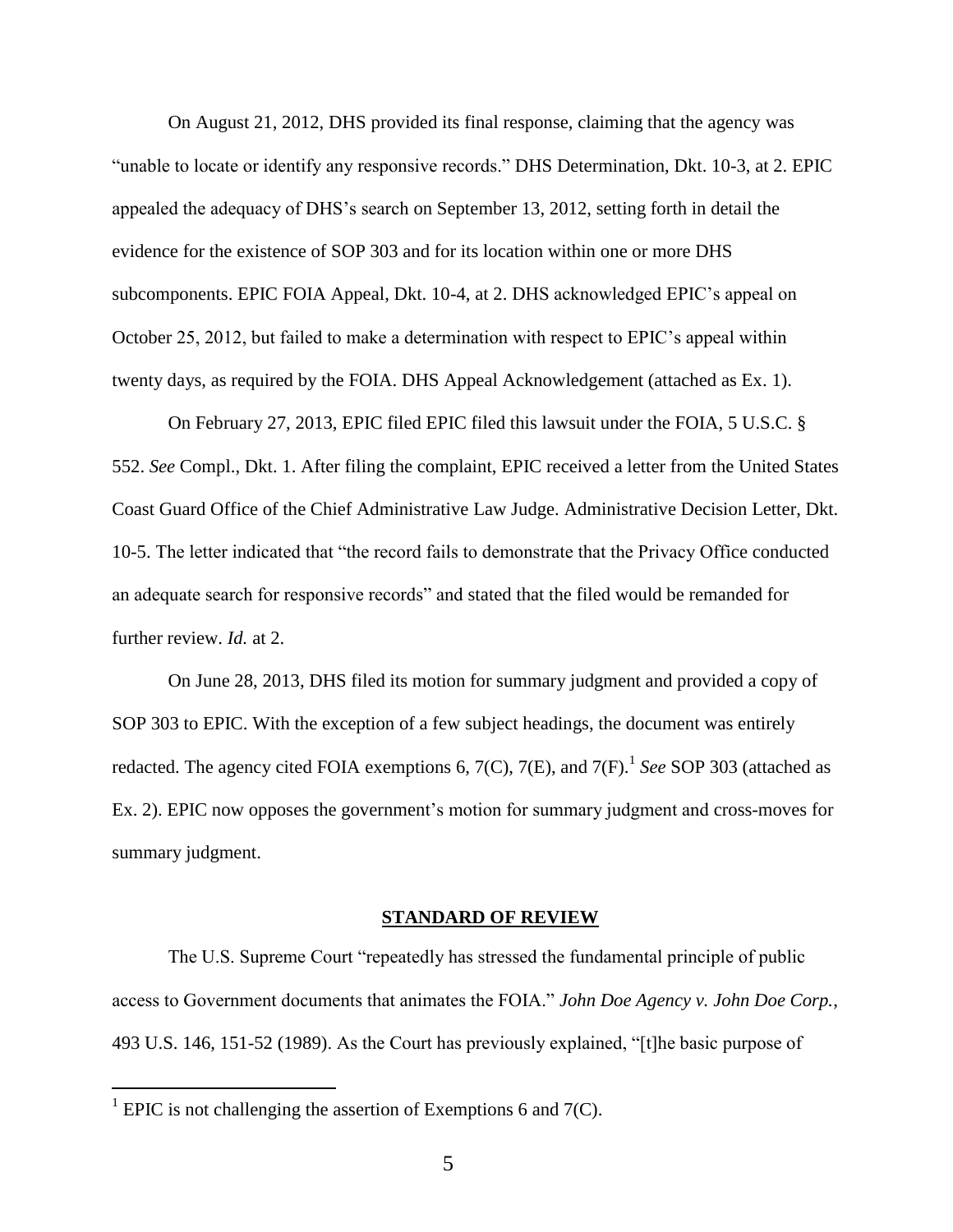FOIA is to ensure an informed citizenry, vital to the functioning of a democratic society, needed to check against corruption and to hold the governors accountable to the governed." *NLRB v. Robbins Tire & Rubber Co.*, 437 U.S. 214, 242 (1978); *see also Nat'l Archives & Records Admin. v. Favish*, 541 U.S. 157, 171-72 (2004) (knowledge of "what the Government is up to" is "a structural necessity in a real democracy") (internal quotation omitted). "In enacting FOIA, Congress struck the balance it thought right—generally favoring disclosure, subject only to a handful of specified exemptions—and did so across the length and breadth of the Federal Government." *Milner v. Dep't of the Navy*, 131 S. Ct. 1259, 1266 (2011). The FOIA's "basic purpose reflect[s] a general philosophy of full agency disclosure unless information is exempted under clearly delineated statutory language." *U.S. Dep't of Air Force v. Rose*, 425 U.S. 352, 360- 61 (1976), quoting S. Rep. No. 89-813, at 3 (1965). FOIA was meant to be a "disclosure statute," not a "withholding statute." *Milner*, 131 S. Ct. at 1262, and thus the law "mandates a strong presumption in favor of disclosure." *EPIC v. Dep't of Justice*, 511 F. Supp. 2d 56, 64 (D.D.C. 2007) (internal citations omitted).

The FOIA includes exemptions from disclosure, "[b]ut these limited exemptions do not obscure the basic policy that disclosure, not secrecy, is the dominant objective of the Act." *Pub. Citizen, Inc. v. Rubber Mfrs. Ass'n,* 533 F.3d 810, 813 (D.C. Cir. 2008) (quoting *Nat'l Ass'n of Home Builders v. Norton,* 309 F.3d 26, 32 (D.C. Cir. 2002)) (internal quotation marks omitted). Therefore FOIA exemptions "must be narrowly construed." *Id*. "The statute's goal is broad disclosure, and the exemptions must be given a narrow compass." *Milner*, 131 S. Ct. at 1261 (internal citations omitted). Furthermore, "the burden is on the agency to sustain its action." 5 U.S.C. § 552(a)(4)(B); *see also EPIC v. Dep't of Homeland Security*, 384 F. Supp. 2d 100, 106 (D.D.C. 2005). Where the government has not carried this burden, summary judgment in favor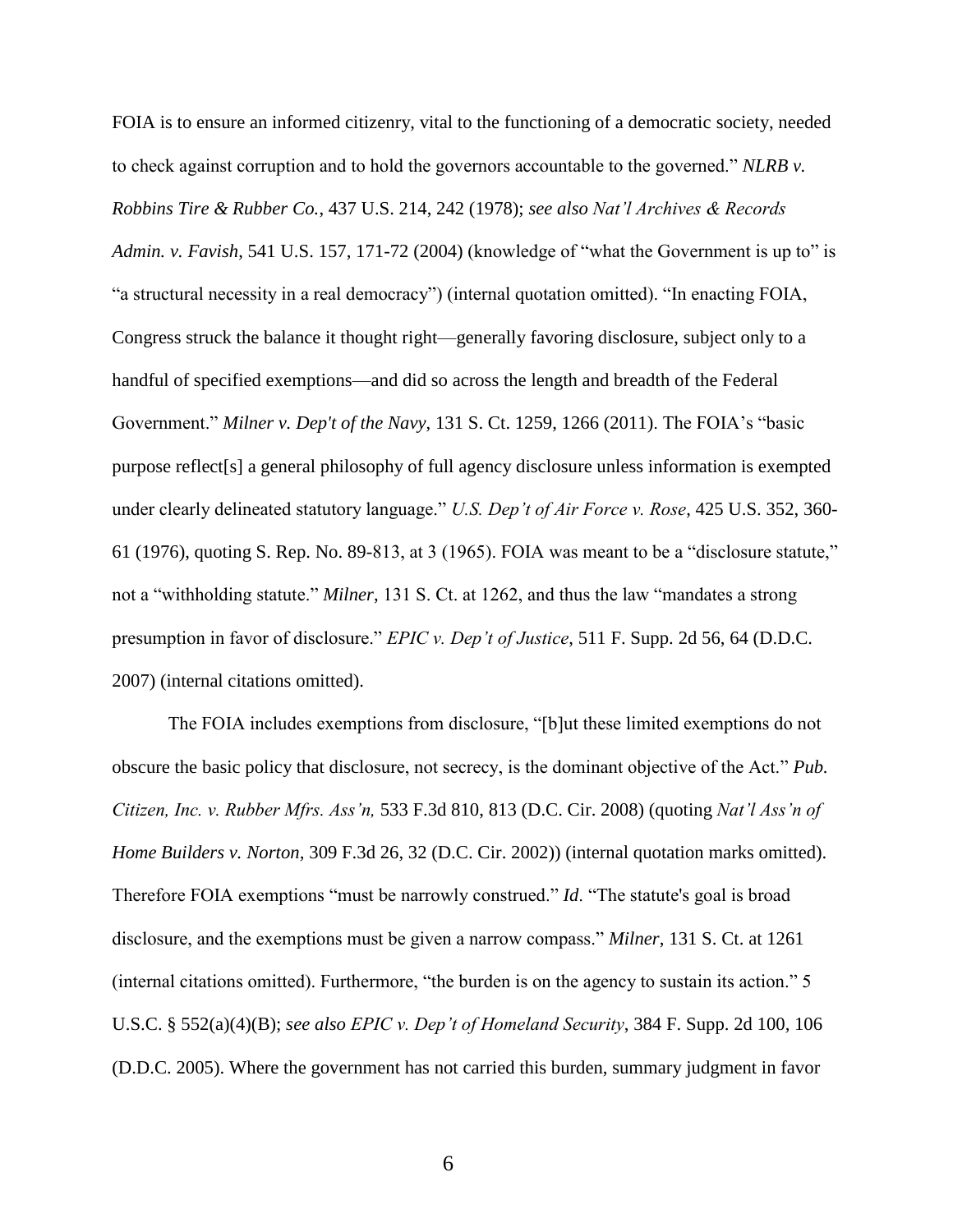of the Plaintiff is appropriate. *See, e.g.*, *U.S. Dep't of Justice v. Tax Analysts*, 492 U.S. 136, 142 (1989); *Coastal States Gas Corp. v. Dep't of Energy*, 617 F.2d 854, 861 (D.C. Cir. 1980).

#### **ARGUMENT**

## **I. DHS May Not Withhold SOP 303 Under Exemption 7(E) Because it was Not Created "for Law Enforcement Investigations or Prosecutions"**

An agency seeking to withhold records under Exemption 7(E) must satisfy two primary statutory elements. First, the record must be "compiled for law enforcement purposes." 5 U.S.C. § 552(b)(7). The D.C. Circuit has referred to this element as "the threshold requirement of Exemption 7." *See, e.g.*, *Tax Analysts v. I.R.S.*, 294 F.3d 71, 77 (D.C. Cir. 2002). Second, disclosure of the record must result in the harm recognized by Exemption 7(E): revealing either "techniques and procedures for law enforcement investigations or prosecutions," or "guidelines for law enforcement investigations or prosecutions if such disclosure could reasonably be expected to risk circumvention of the law." *See* 5 U.S.C. § 552(b)(7)(E).

These elements require different showings. *See, e.g.*, *Blackwell v. F.B.I.*, 646 F.3d 37, 40- 42 (D.C. Cir. 2011) (analyzing first whether FBI files regarding the requester's prosecution were compiled for a law enforcement purpose, then whether their disclosure would reveal techniques or procedures for investigations or prosecutions). In particular, the threshold requirement of a law enforcement "purpose" is much broader than the requirement that disclosure reveal "techniques and procedures for law enforcement investigations or prosecutions." *See Pratt v. Webster*, 673 F.2d 408, 420 (D.C. Cir. 1982) (explaining that "Congress intended that 'law enforcement purpose' be broadly construed"); *Tax Analysts v. I.R.S*., 294 F.3d 71, 79 (D.C. Cir. 2002) (noting that in 1986 Congress broadened Exemption 7's threshold requirement by "deleting any requirement that the information be 'investigatory'"). Accordingly, the Exemption 7 threshold covers law enforcement records unconnected to investigations or prosecutions. *See*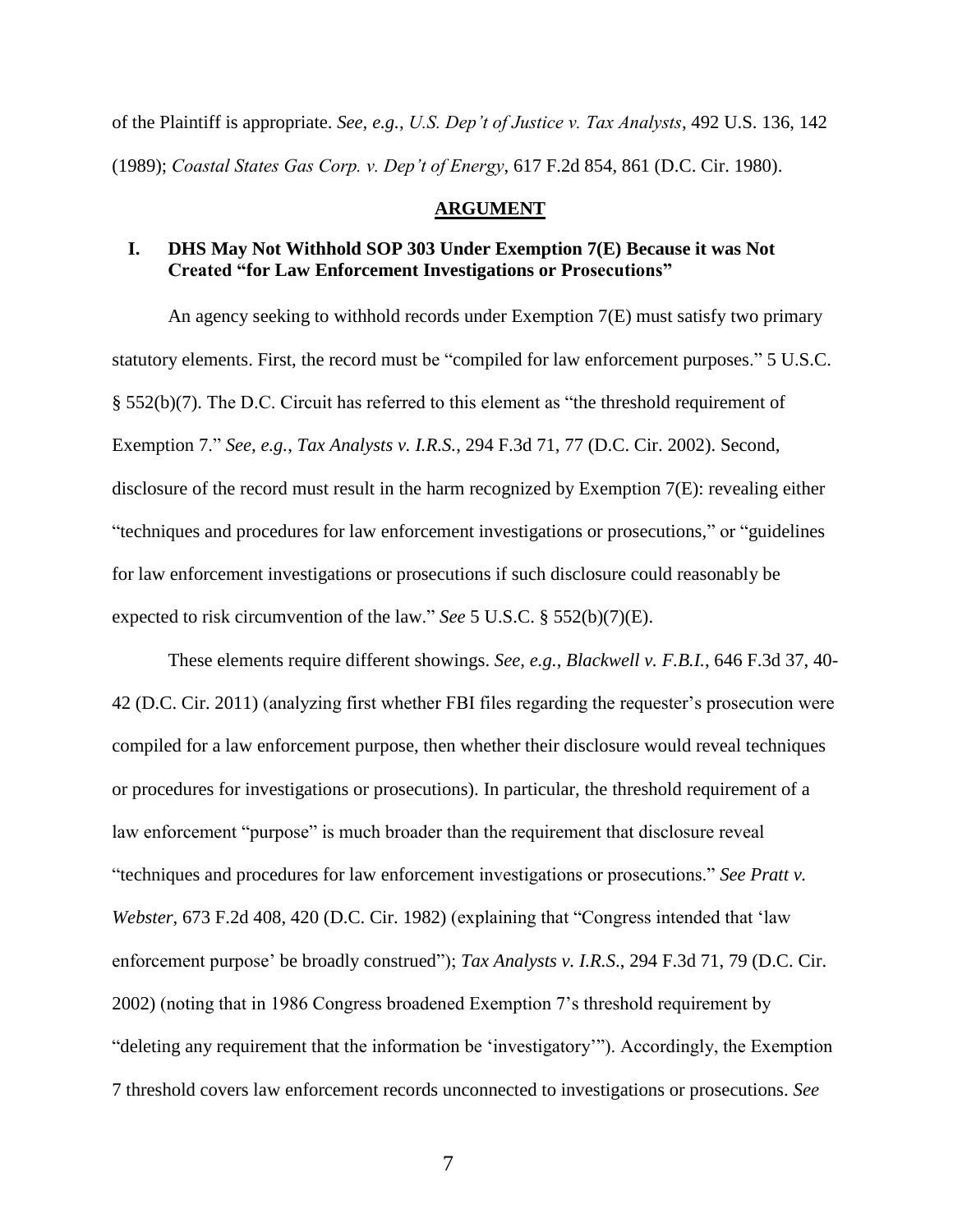*Id.* ("It is clear that, under the amended threshold of Exemption 7, an agency may seek to block the disclosure of internal agency materials relating to guidelines, techniques, sources, and procedures for law enforcement investigations and prosecutions, even when the materials have not been compiled in the course of a specific investigation.").

The text of the statute, however, reveals that the rest of Exemption 7(E) may not be so easily satisfied. Indeed, many withholdings pass the "law enforcement purposes" requirement but fail the "techniques and procedures" requirement. *See, e.g.*, *Judicial Watch, Inc. v. U.S. Secret Serv.*, 579 F. Supp. 2d 182, 187-88 (D.D.C. 2008) ("The Court agrees with defendant that [Sensitive Security Record]s are compiled for law enforcement purposes. However, the Court cannot see how disclosure of the information plaintiff seeks would reveal techniques, procedures, or guidelines used by the Secret Service."); *Long v. U.S. Dep't of Justice*, 450 F. Supp. 2d 42, 79 *order amended on reconsideration*, 457 F. Supp. 2d 30 (D.D.C. 2006) *amended*, 479 F. Supp. 2d 23 (D.D.C. 2007) (finding that certain program category fields from databases of criminal investigations were compiled for law enforcement purposes but were not exempt under  $7(E)$ because "the Department has failed to identify any law enforcement technique or procedure that would be disclosed upon release of the information").

Specifically, the harm recognized by Exemption  $7(E)$  requires that law enforcement techniques, procedures, or guidelines be used for "law enforcement investigations or prosecutions." 5 U.S.C. § 552(b)(7)(E). Thus, it is not sufficient that the records in question simply disclose "techniques and procedures," or even that they disclose "techniques and procedures" related to "law enforcement purposes." Rather, the text of the statute plainly states that records must disclose "techniques and procedures *for law enforcement investigations or prosecutions.*" 5 U.S.C. § 552(b)(7)(E) (emphasis added); *see also Duncan v. Walker*, 533 U.S.

8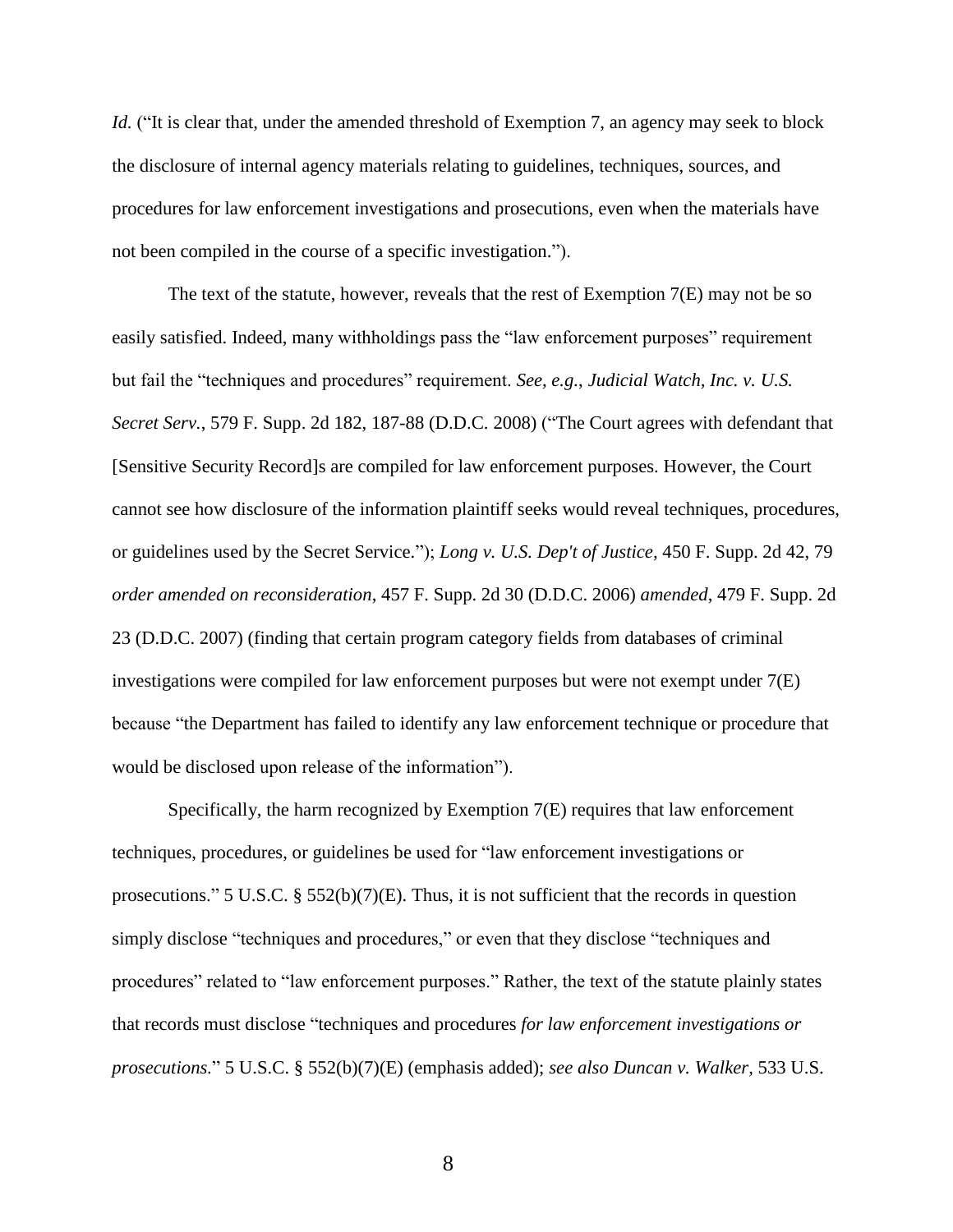167, 174 (2001) ("It is our duty to give effect, if possible, to every clause and word of a statute.") (quotation marks omitted); *Cozen O'Connor v. U.S. Dep't of Treasury*, 570 F. Supp. 2d 749, 785 (E.D. Pa. 2008) ("[Exemption 7(E)] is construed literally."); *Peter S. Herrick's Customs & Int'l Trade Newsletter v. U.S. Customs & Border Prot.*, CIV.A. 04-00377 (JDB), 2006 WL 1826185, at \*8 (D.D.C. June 30, 2006) ("[B]oth clauses of Exemption 7(E) require that the information shielded, at the very least, must be capable of use in law enforcement investigations or prosecutions.").

Here, DHS argues that SOP 303 satisfies Exemption 7's "law enforcement purpose" threshold requirement because it is a measure designed to prevent terrorism, specifically "a process for shutting down wireless networks to prevent bombings," Def.'s Mot. Summ. J., Dkt. 10, at 10. DHS also argues that SOP 303 satisfies the more specific, "techniques and procedures" requirements of Exemption 7(E) because it is a "technique for coordinating an orderly process for disabling a wireless telecommunications network to prevent, among other things, the use of the network to remotely detonate an explosive device." Def.'s Mot. Summ. J., Dkt. 10, at 11-12. Despite the clear statutory requirements of 7(E), missing from DHS's argument is any claim that SOP 303 is a technique used "for law enforcement investigations or prosecutions." SOP 303 may indeed constitute a "technique," but it is a technique for "disabling a wireless telecommunications network," *id.* at 11, not a technique for a law enforcement investigation or prosecution. Although preventative measures may satisfy Exemption 7's threshold, they may not satisfy the rest of the exemption absent a connection to a law enforcement investigation or prosecution. DHS offers no explanation for how SOP 303 plays any role in investigations or prosecutions, and no conceivable connection exists. Indeed, DHS's enabling statute expressly gives primarily authority for terrorism investigations and prosecutions to other agencies. *See* 6

9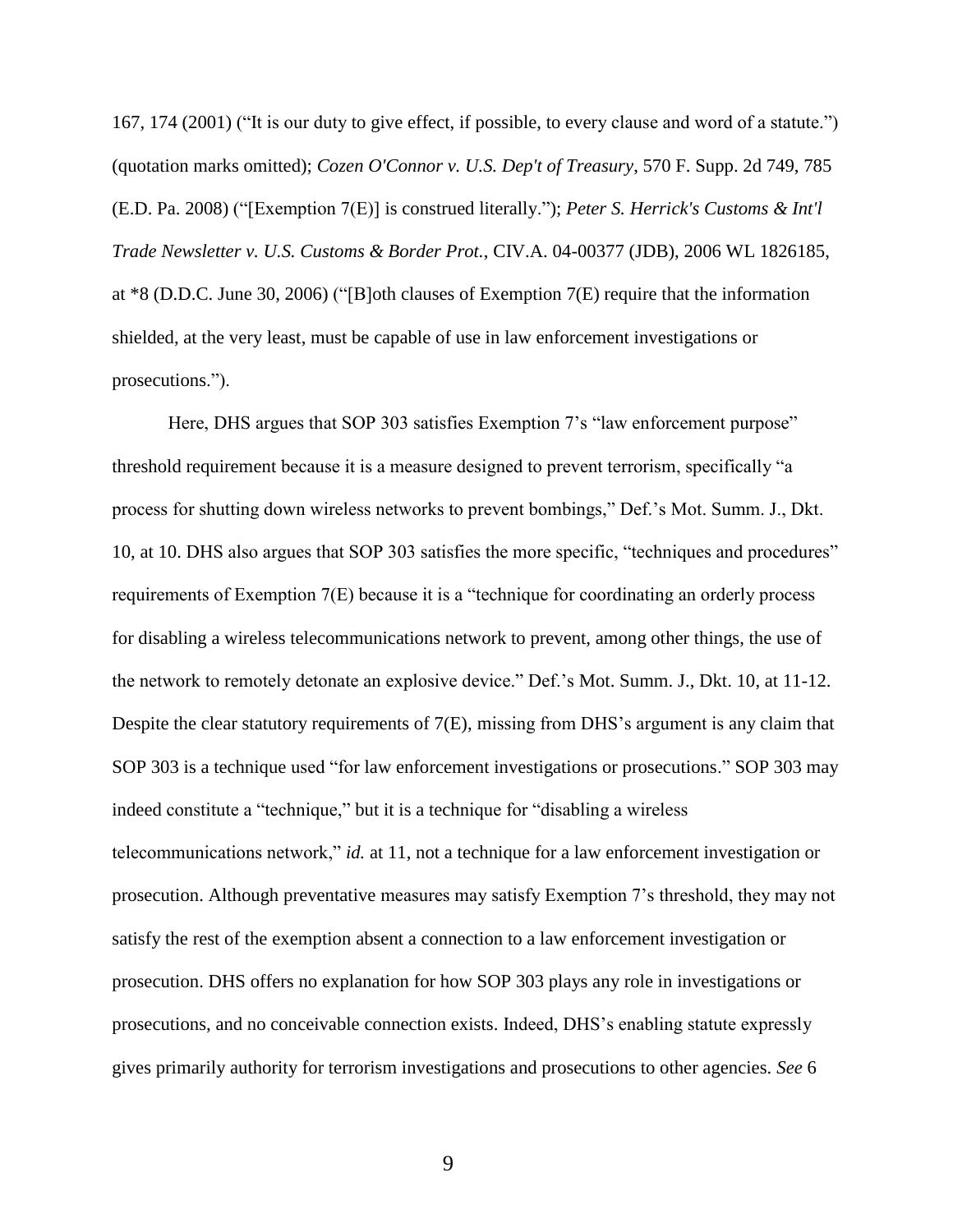U.S.C. § 111(b)(2) ("[P]rimary responsibility for investigating and prosecuting acts of terrorism shall be vested not in the Department, but rather in Federal, State, and local law enforcement agencies with jurisdiction over the acts in question.")

DHS objects that requiring a connection to an investigation or prosecution reflects a "crabbed notion[] of law enforcement techniques." Def.'s Mot. Summ. J., Dkt. 10, at 12. Perhaps so, but that is the notion required by the text of the statute. DHS's interpretation effectively "tak[es] a red pen to the statute," *Milner v. Dep't of the Navy*, 562 U.S. \_\_, 131 S. Ct. 1259, 1267 (2011), crossing out the words "for law enforcement investigations or prosecutions." Accordingly, its withholding under Exemption 7(E) is improper.

#### **II. DHS Has Unlawfully Withheld SOP 303 Under Exemption 7(F)**

#### **A. DHS Misinterprets the "Any Individual" Standard**

Under Exemption 7(F), information is protected where disclosure would "endanger the life or safety of any individual." 5 U.S.C. § 552(b)(7)(F). "In determining whether Exemption 7(F) applies, courts look for some nexus between disclosure and possible harm and whether deletions were narrowly made to avert the possibility of such harm." *Boehm v. F.B.I.*, No. 09- 2173, 2013 WL 2477091 (D.D.C. June 10, 2013). While Exemption 7(F) "may be invoked to protect 'any individual' reasonably at risk of harm," the agency must focus its deletions "narrowly." *Long v. U.S. Dep't of Justice*, 450 F. Supp. 2d 42, 80 *order amended on reconsideration*, 457 F. Supp. 2d 30 (D.D.C. 2006) *amended*, 479 F. Supp. 2d 23 (D.D.C. 2007). Thus, where the Department of Justice "failed to demonstrate with sufficient specificity that releasing [extensive] information reasonably could be expected to endanger the life or physical safety of any individual," the agency was not permitted to assert Exemption 7(F). *Id.* The Court noted of the DOJ, "[I]t offers little more than conclusory assertions that disclosure will increase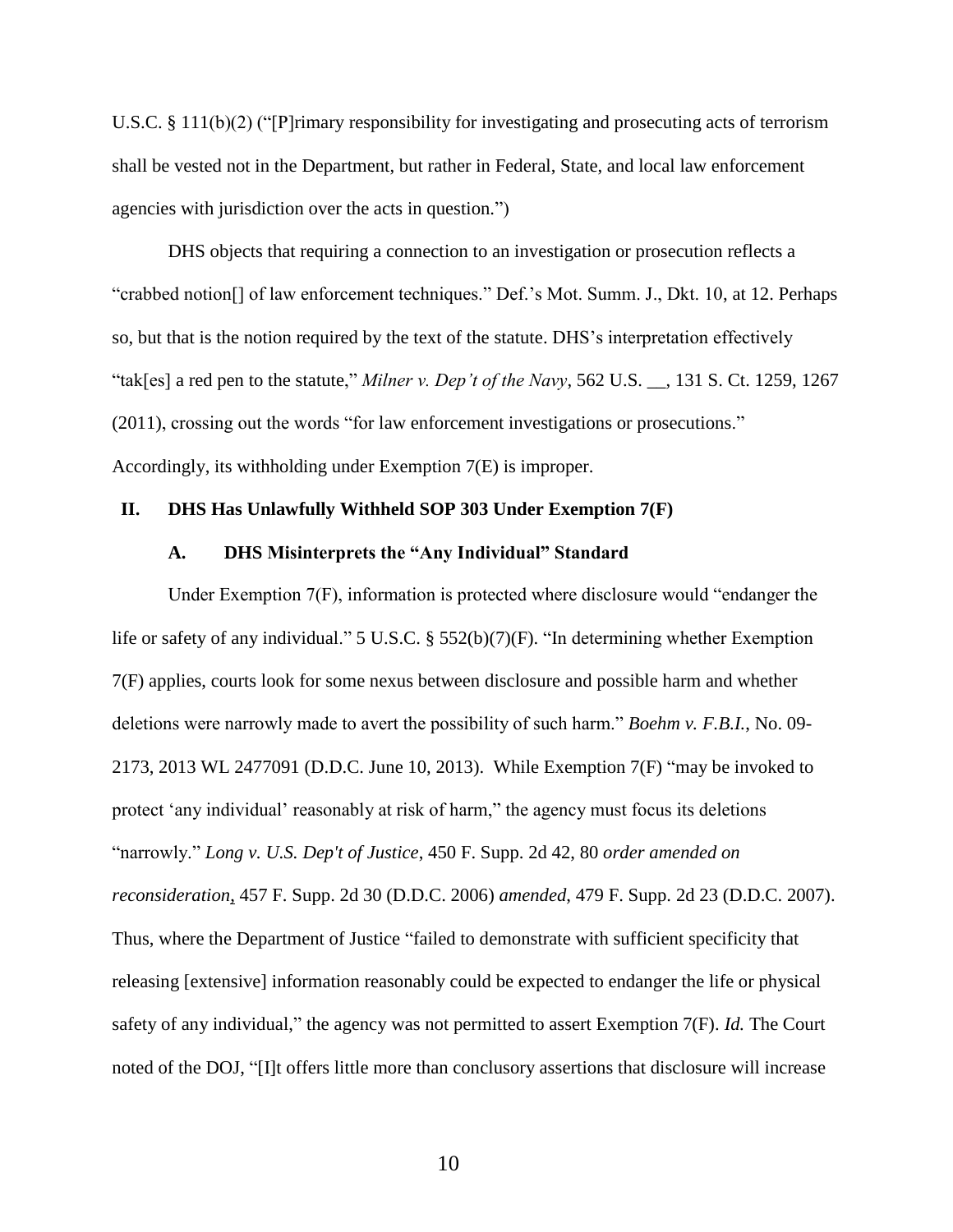the chances that third parties will be harmed in some way. Such unsupported speculation cannot serve as a justification for withholding information under Exemption 7(F)." *Id*.

Generally, this court has defined Exemption  $7(F)$  as the "exemption [that] affords broad protection to the identities of individuals mentioned in law enforcement files ..., including any individual reasonably at risk of harm." *Brestle v. Lappin*, No. 11-1771, 2013 WL 3107486 (D.D.C. June 20, 2013), (*citing Quinto v. DOJ,* 711 F.Supp.2d 1, 8 (D.D.C. 2010)). Thus, in *Brestle, Quinto*, and *Boehm*, 7(F) was properly asserted where releasing the records would reveal the identity of police informants, who might then be at risk of retaliation by either the plaintiff or some member of the public. *Brestle*, No.11-1771, at \*8; *Quinto*, 711 F.Supp.2d at 8; *Boehm*, No. 09-2173, at \*22. The connection between individuals named in law enforcement records, their participation in informant activities, and a risk of retaliation if their names were revealed all form a "nexus between disclosure and possible harm," meriting "narrow deletions to avert the possibility of such harm." *Boehm*, No. 09-2173, at \*22. DHS cannot form that nexus here.

The "individuals" that DHS refers to in its Motion for Summary Judgment are "individuals near unexploded bombs." Def.'s Mot. Summ. J., Dkt. 10, at 15. This identification of "individuals" is insufficient. According to DHS, there are no identified individuals "mentioned in law enforcement files" whom the agency seeks to protect by invoking Exemption 7(F). As a result, DHS cannot establish the "nexus" required between disclosure of the individuals mentioned in their records and a risk of harm to those individuals. The "nexus" test requires that the agency link the disclosure of the "individual's" identity to a risk of harm. DHS cannot make that link, since the agency has identified no individuals whose identities it seeks to protect under Exemption 7(F).

DHS cites *Amuso* for the proposition that "While courts generally have applied

11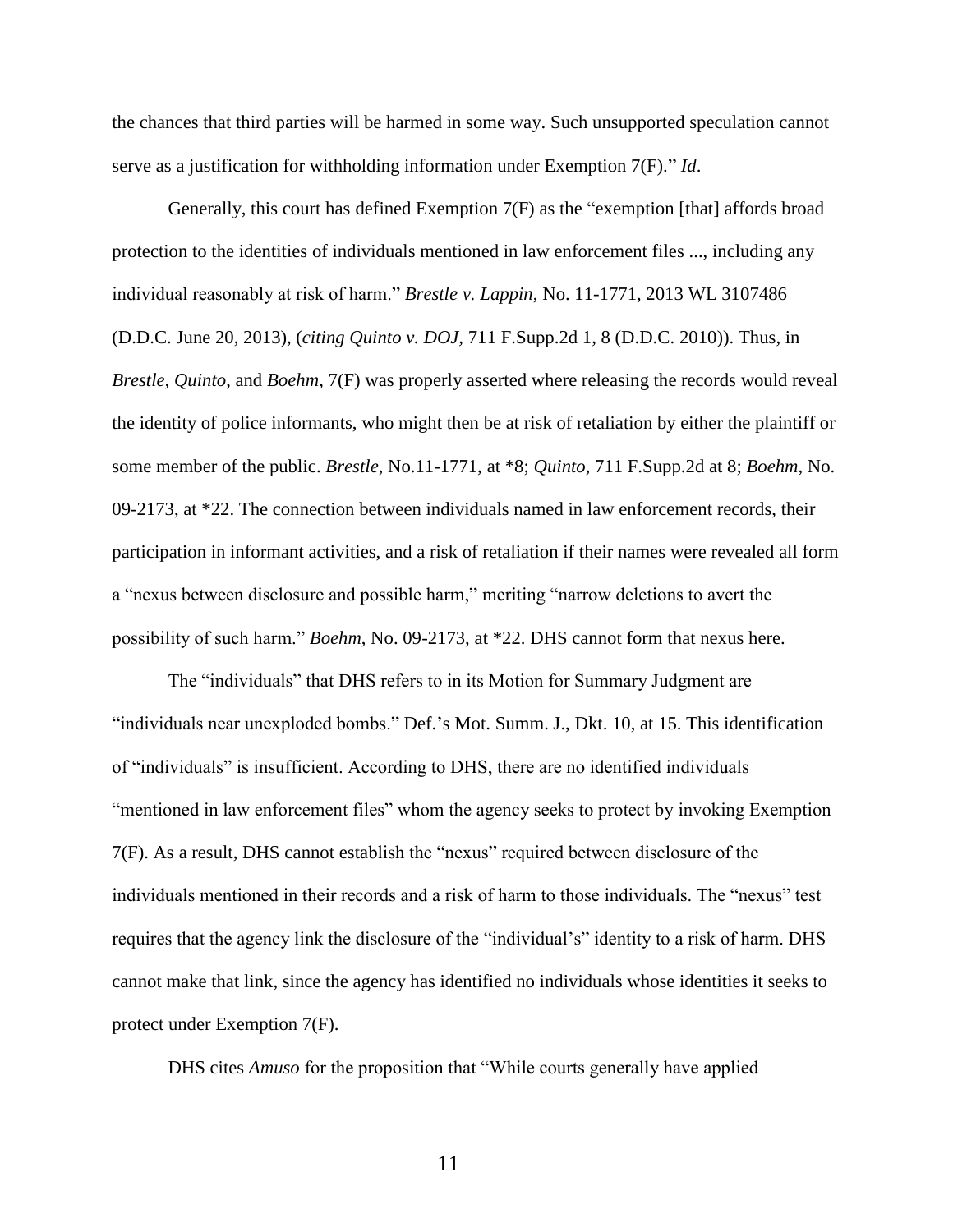Exemption 7(F) to protect law enforcement personnel or other specified third parties, by its terms, the exemption is not so limited; it may be invoked to protect 'any individual' reasonably at risk of harm." *Amuso v. DOJ*, 600 F. Supp. 2d 78, 101 (D.D.C. 2009). However, Exemption 7(F) must apply to individuals who can be identified with some degree of specificity. In *ACLU v. Dep't of Defense*, 543 F. 3d 59 (2d. Cir. 2008), the court noted that "the phrase 'any individual' in exemption 7(F) may be flexible, but it is not vacuous." *Id*. at 67. The court continued:

[I]t is true that the statute does not read 'any *named* individual,' and we thus understand it to include individuals identified in some way other than by name – such as, for example, being identified as family members or coworkers of a named individual, or some similarly small and specific group. This does not, however, mean that the individual contemplated by exemption 7(F) need not be identified at all, or may be identified as a member of a vast population.

*Id.* at 67-8. The Second Circuit explained that "by requiring a showing of danger to an individual, Congress provided a constraint limiting exemption 7(F) to its intended scope – the protection of individuals subject to a *non-speculative* risk of harm incident to a law enforcement investigation." *ACLU*, 543 F. 3d. at 80.

Contrary to DHS's analysis, *Amuso* does not permit an agency to forgo the "nexus" test and simply identify a possible risk without also identifying the individual whom disclosure would put at risk. The agency need not identify these individuals by name, but it must nevertheless show that there are certain individuals in need of 7(F) protection. *Id*. All of DHS's "individuals" are hypothetical; there are no names or identifying characteristics about DHS's "individuals" that would put them in any danger if that information were released. In fact, the Second Circuit has explicitly noted that the "individual" at issue may not be "a member of a vast population." *Id.* at 68. A statute written to protect individuals from risk of harm if their law enforcement activity were exposed cannot also support an interpretation that prevents an agency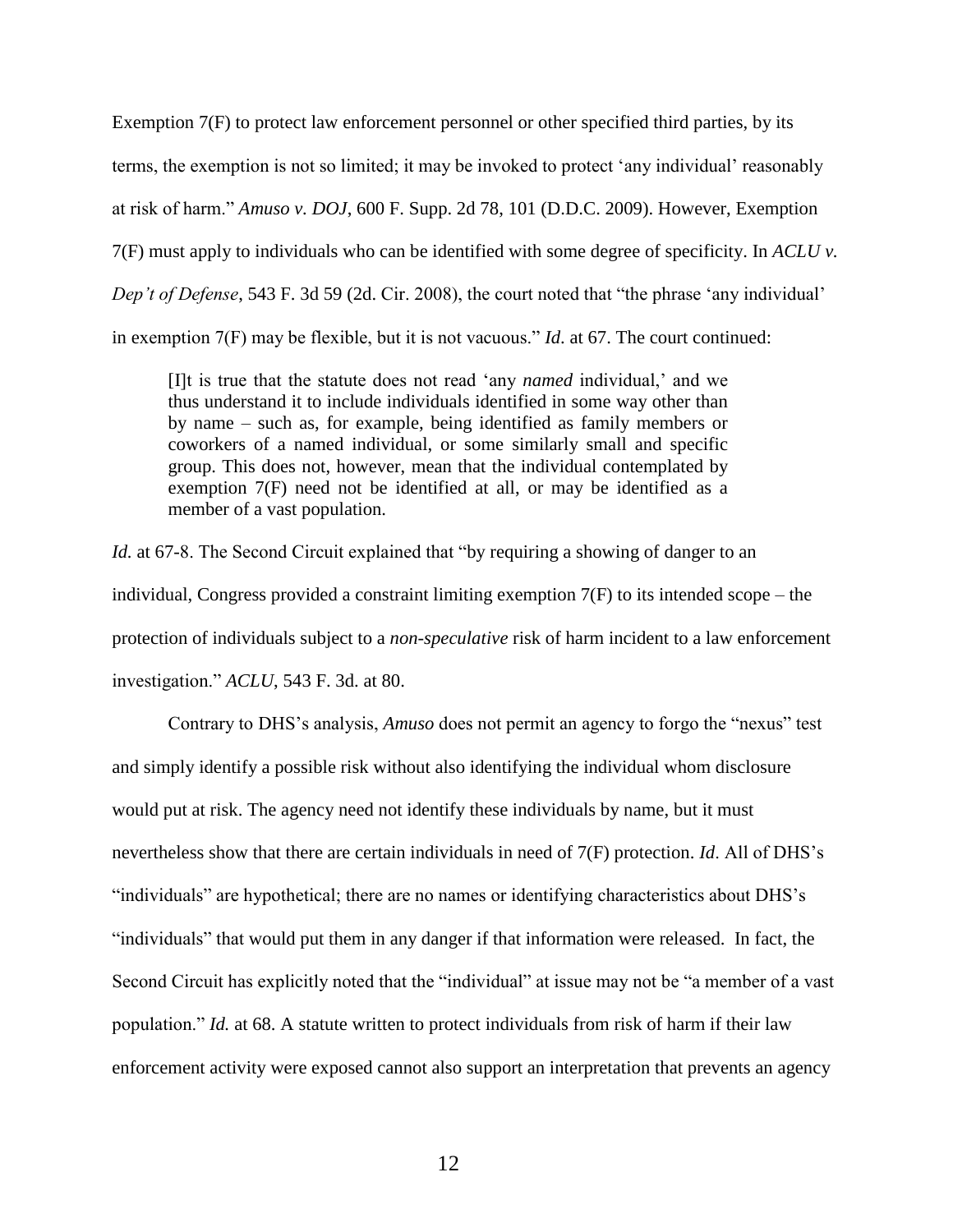from disclosing documents that do not name or even contemplate any individuals. DHS has misunderstood the function of the 7(F) exemption, and cannot withhold SOP 303 under this provision.

#### **B. DHS Improperly Relies on the Holding in** *Living Rivers*

DHS attempts to avoid the fact that it cannot identify any "individual" for the purpose of the nexus test by relying on an analogy to the *Living Rivers* case in the Utah District Court. However, the agency mischaracterizes the holding of the *Living Rivers* decision and rests its argument on a faulty analogy. In *Living Rivers*, the court held that the Bureau of Reclamation's properly withheld maps that described the effects of inundation on "the downstream areas that would be flooded by a breach of Hoover Dam or Glen Canyon Dam." *Living Rivers, Inc. v. U.S. Bureau of Reclamation*, 272 F. Supp. 2d 1313, 1321 (D. Utah 2003). Since terrorists could use the geographical data provided by the maps to plan attacks on downstream areas, the court held that release of the maps could jeopardize the safety of the downstream population. *Id*. at 1322. DHS analogizes the American public to the downstream population in *Living Rivers*, asserting that "[r]eleasing information regarding this protocol would enable 'bad actors' to blunt its usefulness . . . Neutering this protocol could reasonably be expected to endanger the physical safety of those near a bomb by increasing the chances that the process will fail and the bomb will explode." Def.'s Mot. Summ. J., Dkt. 10, at 15. This analogy fails, however, since the population at risk in *Living Rivers*' was a specific, identifiable group, and the population that DHS seeks to protect in this case is some hypothetical group of the public. *Living Rivers* differs from most successful 7(F) withholdings in that the "individuals" protected by the withholding were not at risk from a specific existing threat. *Id*. at 1321. The "terrorists" contemplated in *Living Rivers* were hypothetical. However, the population at risk was specific and identifiable. Unlike the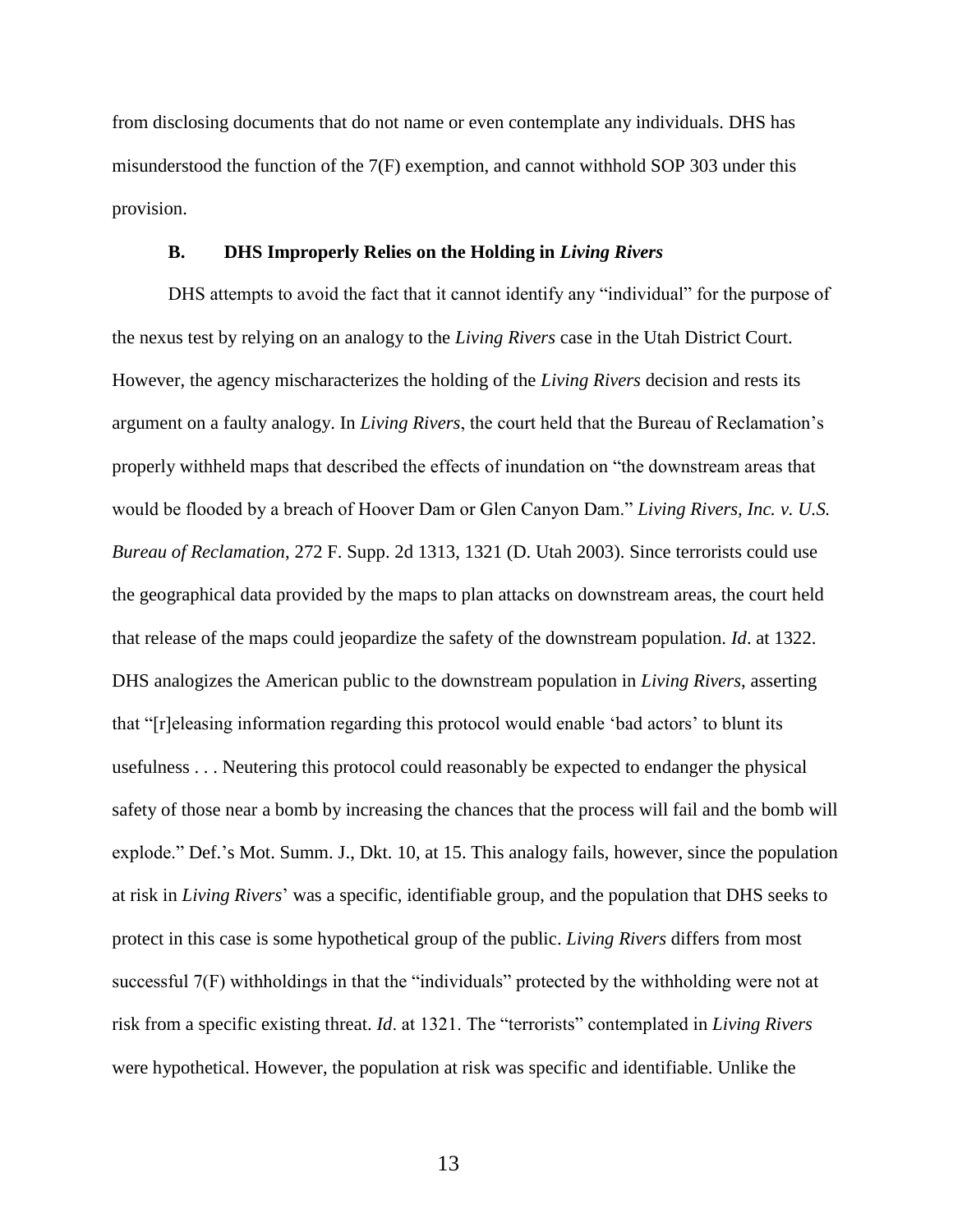instant case, the government in *Living Rivers* identified the specific region whose inhabitants would be affected by a terrorist attack on the dams. In this case, not only is the activity hypothetical, but so too are the "individuals" -- the affected population could be any part of the American public – essentially, the "identified" population is the entire United States.

#### **III. DHS Has Failed to Segregate and Release Non-Exempt Portions of Records**

The FOIA requires the government to disclose any "reasonably segregable portion of a record." 5 U.S.C. § 552(b); *see Oglesby v. United States Dep't of the Army*, 79 F.3d 1172, 1176 (D.C. Cir. 1996) ("If a document contains exempt information, the agency must still release 'any reasonably segregable portion' after deletion of the nondisclosable portions.") (citation omitted). "The 'segregability' requirement applies to all documents and all exemptions in the FOIA." *Ctr. for Auto Safety v. Envtl. Prot. Agency*, 731 F.2d 16, 21 (D.C. Cir. 1984). As with all parts of FOIA litigation, the burden is on the government to "provide a detailed justification for its nonsegregability." *Johnson v. Exec. Office for U.S. Attorneys*, 310 F.3d 771, 776 (D.C. Cir. 2002) (internal quotation marks omitted). This includes "a statement of [the government's] reasons," and a "descri[ption of] what proportion of the information in a document is non-exempt and how that material is dispersed throughout the document." *Mead Data Cent., Inc. v. Dep't of Air Force*, 566 F.2d 242, 261 (D.C. Cir. 1977). Simply claiming that a segregability review has been conducted is insufficient. *Oglesby*, 79 F.3d at 1180. Finally, district courts have an "affirmative duty to consider the segregability issue *sua sponte*." *Trans-Pac. Policing Agreement v. U.S. Customs Serv.*, 177 F.3d 1022, 1028 (D.C. Cir. 1999).

Here, DHS failed to perform an adequate segregability analysis. DHS released a copy of SOP 303 to EPIC that was almost entirely redacted, stating that "[n]o other segments of the document could be released without compromising the interests protected by the exemptions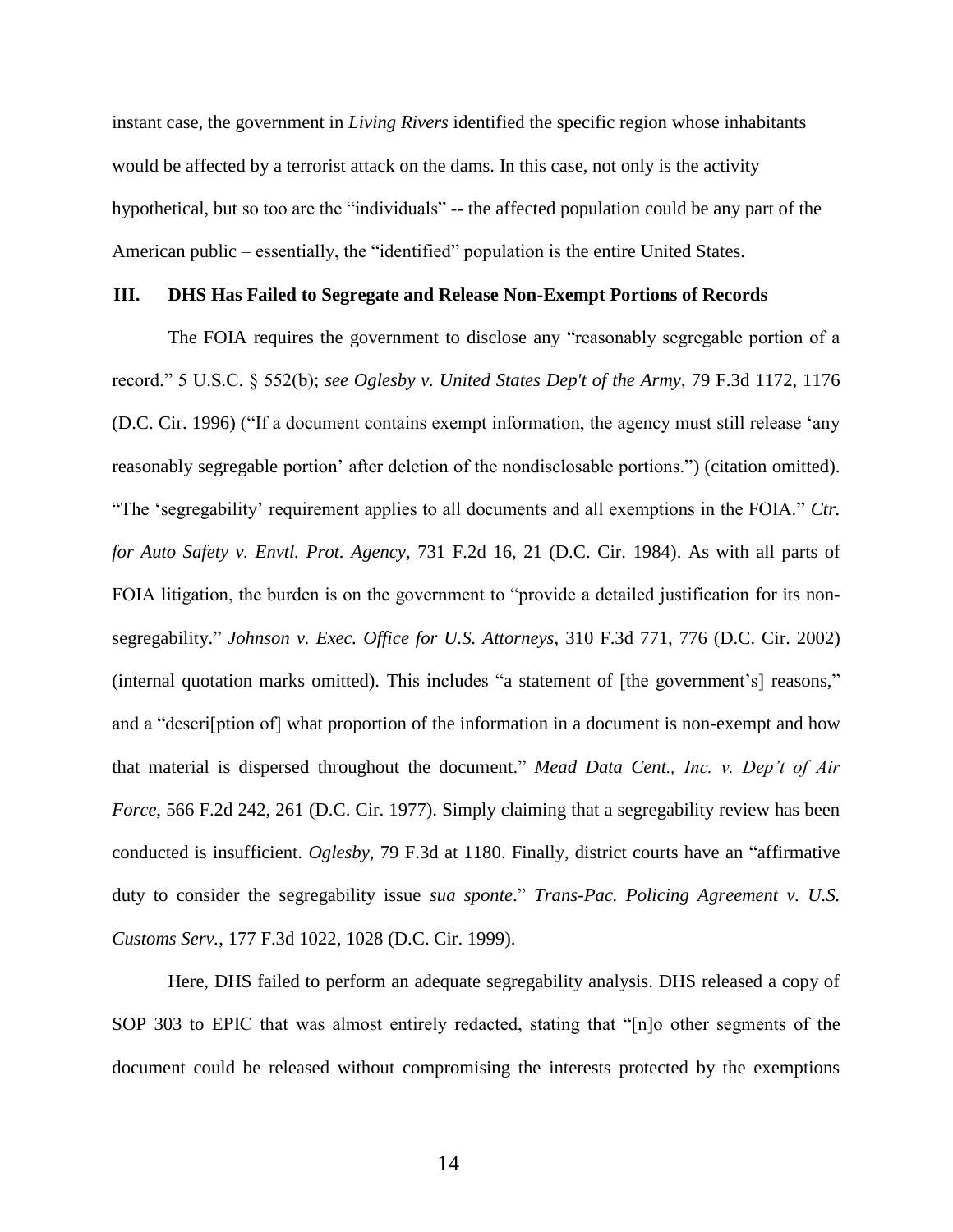invoked by DHS." Def.'s Mot. Summ. J., Dkt. 10, at 15 (citing Holzer Decl. ¶ 22). But this statement is a conclusion, not an explanation. "[U]nless the segregability provision of the FOIA is to be nothing more than a precatory precept, agencies must be required to provide *the reasons behind their conclusions* in order that they may be challenged by FOIA plaintiffs and reviewed by the courts." *Mead Data Cent., Inc.*, 566 F.2d at 261 (emphasis added). DHS has provided nothing more than "empty invocation[s] of the segregability standard" that the Court should reject. *Judicial Watch, Inc. v. Dep't of Homeland Sec.*, No. 11-00604, 2012 WL 251914, at \*12 (D.D.C. Jan. 27, 2012).

Although EPIC does not bear the burden of finding segregable material, at the very least, the predetermined shutdown questions contained within SOP 303 should be segregated and released. This portion of the SOP consists of a "pre-determined series of questions that determines if a shutdown is necessary . . . ." Holzer Decl., Dkt. 10-2, ¶ 21. Even accepting DHS's arguments regarding Exemptions 7(E) and 7(F), the questions are plainly not law enforcement techniques. Under the definition proffered by the agency, a "technique" is "a particular way of doing or of going about the accomplishment of something." Def.'s Mot. Summ. J., Dkt. 10, at 12; *see also Allard K. Lowenstein Int'l Human Rights Project v. Dep't of Homeland Sec.*, 626 F.3d 678, 680-82 (2d Cir. 2010) (referring to the same definition of "technique"). The shutdown questions, however, are not a means of accomplishing a wireless communications shutdown; they are the means of determining whether to employ a shutdown in the first place. In other words, the shutdown questions are matters of general policy that precede the use of any specific shutdown technique.

Furthermore, release of the predetermined shutdown questions would cause no harm to law enforcement interests. Even if a technique or procedure was both compiled for law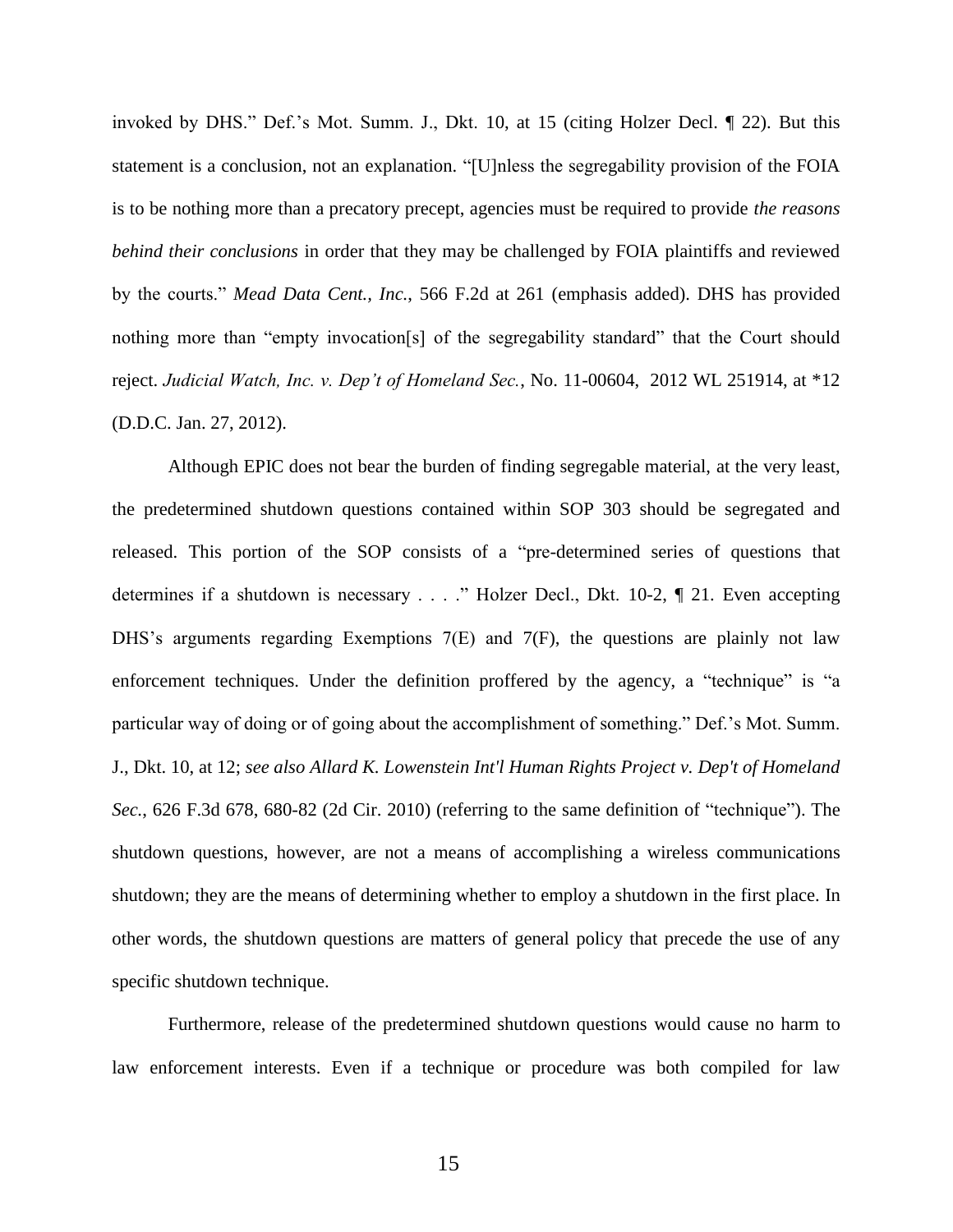enforcement purposes and used for investigation or prosecution, the government must still demonstrate that harm would result from its disclosure. In the D.C. Circuit, this harm typically occurs where disclosure would allow bad actors to evade, defeat, or otherwise circumvent the techniques, thereby reducing their effectiveness. *See Blackwell v. F.B.I.*, 646 F.3d 37 (D.C. Cir. 2011) (holding that techniques for computer forensic examination data collection were exempt because disclosure would reduce their effectiveness by "exposing computer forensic vulnerabilities" and "enable[ing] criminals to employ countermeasures to avoid detection" (internal quotation marks omitted)); *James v. U.S. Customs and Border Prot.*, 549 F. Supp. 2d 1, 10 (D.D.C. 2008) (withholding the specific search techniques used on requester because disclosure would "assist in subverting the effectiveness of a particular investigative technique . . . and could enable smugglers of contraband to employ measures to neutralize those techniques" (internal quotation marks omitted)); *Hidalgo v. Fed. Bureau of Investigation*, 541 F. Supp. 2d 250, 254 (D.D.C. 2008) (explaining that Exemption 7(E) only allows "information about law enforcement techniques to be withheld when publication would allow perpetrators to avoid them  $\ldots$ .").

Here, bad actors would not be able to use the predetermined shutdown questions alone to defeat the shutdown of wireless networks because they would still lack necessary information contained in the rest of SOP 303. In many cases, disclosure is permitted where interference with or circumvention of a technique would require additional, undisclosed information. *See, e.g.*, *Island Film, S.A. v. Dep't of the Treasury*, 869 F. Supp. 2d 123, 138 (D.D.C. 2012) (rejecting withholding of database printouts because "the documents themselves do not describe OFAC's procedure for accessing certain databases in the course of its investigations"); *Families for Freedom v. U.S. Customs & Border Prot.*, 797 F. Supp. 2d 375, 391 (S.D.N.Y. 2011) (disclosing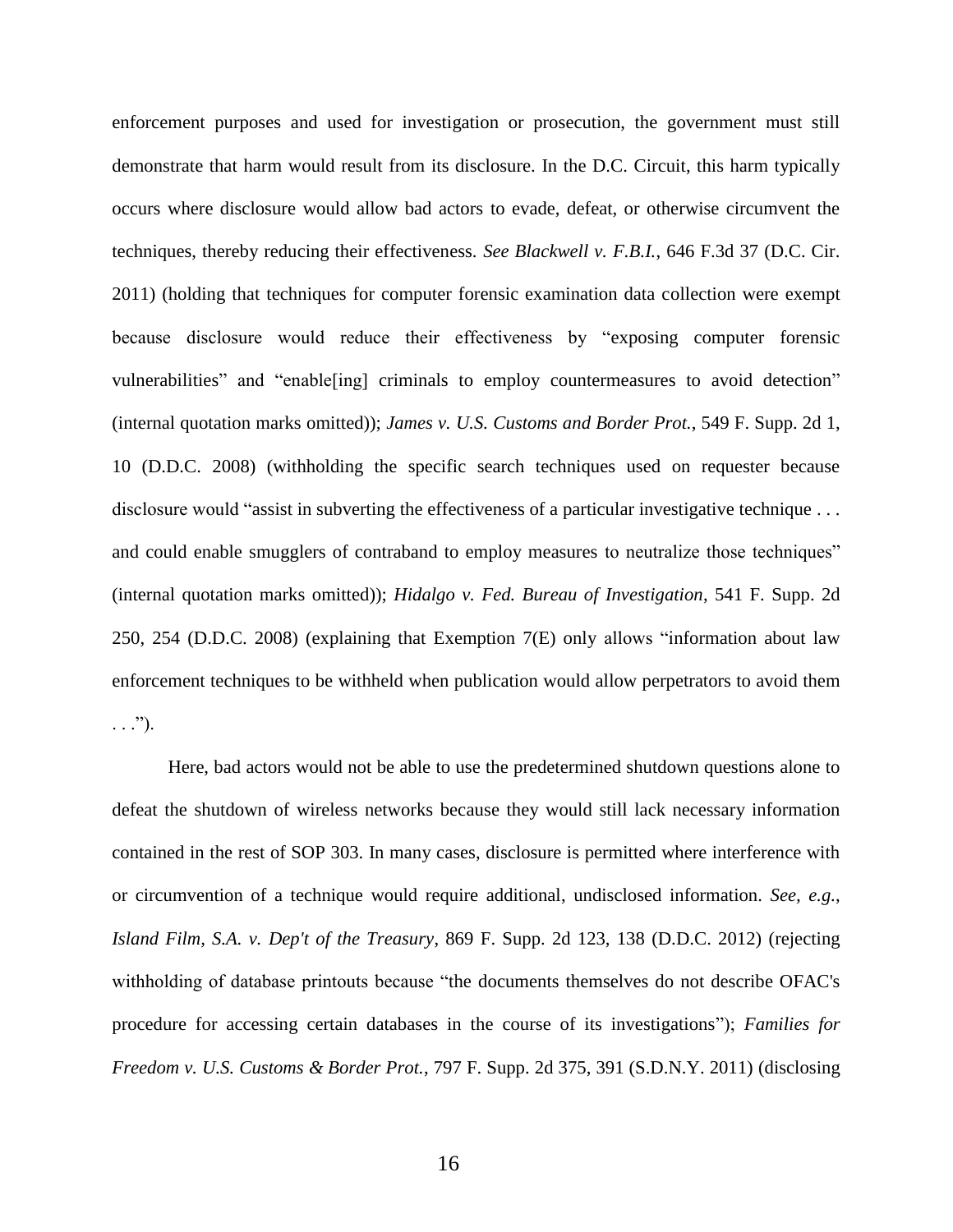information about a specific border control station because it did not contain "arrest statistics for *each station* within the Buffalo sector, which could theoretically aid circumvention of the law by publicizing the relative activity or success of Border Patrol agents in effecting apprehensions at each station"); *Pub. Employees for Envtl. Responsibility (Peer), Rocky Mountain Chapter v. U.S. E.P.A.*, 978 F. Supp. 955, 963 (D. Colo. 1997) (disclosing material in investigative reports because it "discusses coding of confidential sources but does so without alerting the reader how to decipher the code"). SOP 303 contains multiple parts, including (1) the predetermined series of questions that determine if a shutdown is necessary, (2) authentication methods, and (3) the step-by-step shutdown process itself. *See* Holzer Decl. ¶ 25. Releasing the predetermined shutdown questions would disclose only one part of the SOP, but effectively circumventing a shutdown would require information about the entire procedure. In fact, the predetermined shutdown questions are akin to broad policy regarding the appropriate circumstances for wireless shutdown that is too general to enable interference with any specific network deactivation. Accordingly, they should be segregated and released.

#### **CONCLUSION**

For the foregoing reasons, the Court should deny the government's motion for summary judgment and grant Plaintiffs' cross-motion for summary judgment. At a minimum, the Court should order DHS to conduct an adequate segregability review of SOP 303.

Dated: July 26, 2013 Respectfully submitted,

MARC ROTENBERG President and Executive Director

*/s/ Ginger P. McCall*\_\_\_\_\_ GINGER P. MCCALL (DC Bar No. 1001104)